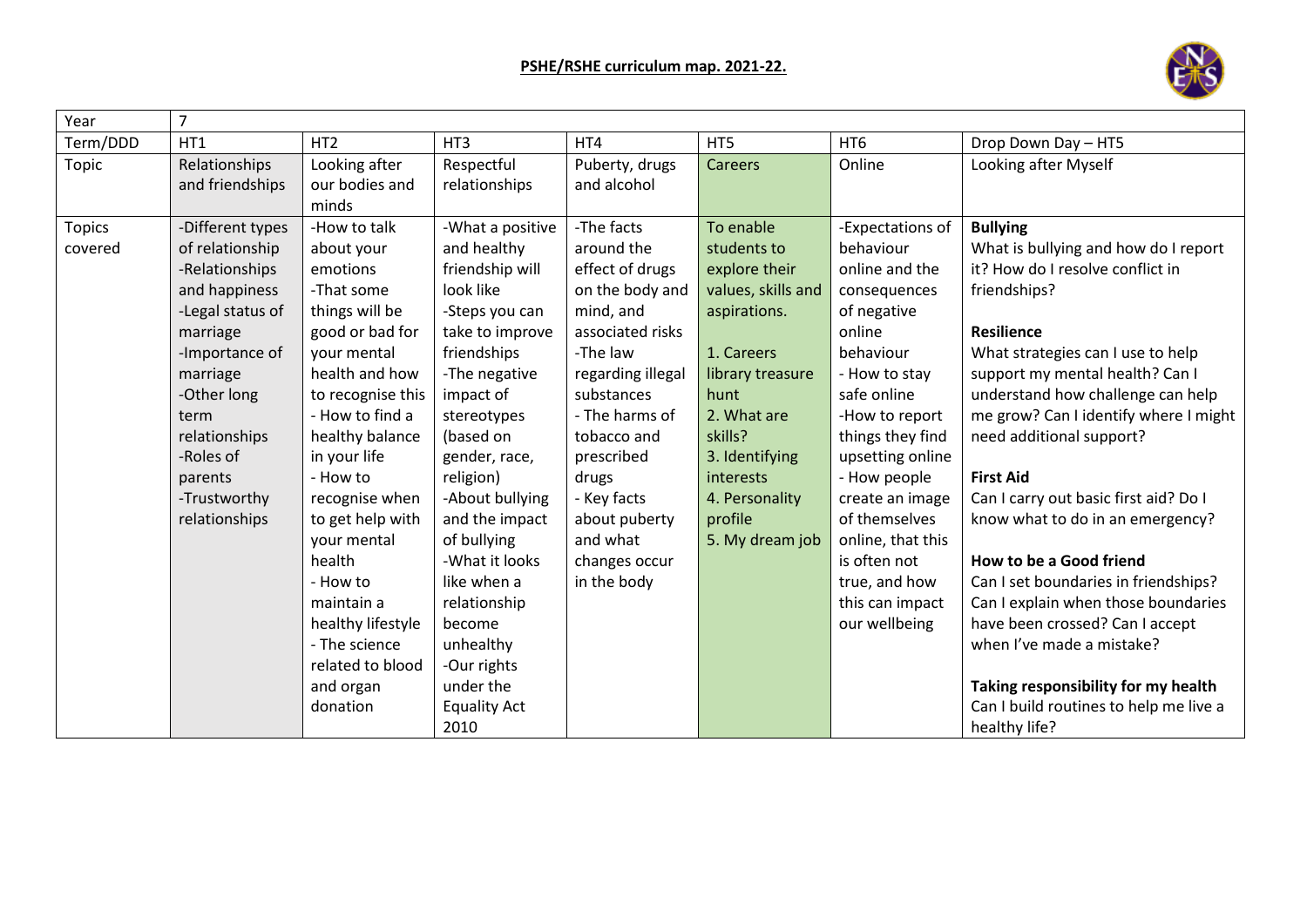| Year          | 8                |                   |                   |                   |                     |                   |                                        |  |
|---------------|------------------|-------------------|-------------------|-------------------|---------------------|-------------------|----------------------------------------|--|
| Term/DDD      | HT1              | HT <sub>2</sub>   | HT3               | HT4               | HT5                 | HT6               | Drop Down Day - HT3                    |  |
| Topic         | Risk             | Looking after     | <b>Careers</b>    | Puberty, drugs    | Respectful          | Online            | Safety                                 |  |
|               |                  | our bodies and    |                   | and alcohol       | Relationships       |                   |                                        |  |
|               |                  | minds             |                   |                   |                     |                   |                                        |  |
| <b>Topics</b> | -Why is          | -How to talk      | To explore        | -The facts        | -What a positive    | -Expectations of  |                                        |  |
| covered       | personal         | about your        | future pathways   | around the        | and healthy         | behaviour         | <b>First Aid</b>                       |  |
|               | hygiene          | emotions          | and develop       | effect of drugs   | friendship will     | online and the    | Can I carry out basic first aid? Do I  |  |
|               | important?       | -That some        | character skills. | on the body and   | look like           | consequences      | know what to do in an emergency?       |  |
|               |                  | things will be    |                   | mind, and         | -Steps you can      | of negative       |                                        |  |
|               | -How do I look   | good or bad for   | 1. Careers        | associated risks  | take to improve     | online            | Taking responsibility for my health    |  |
|               | after my teeth?  | your mental       | library treasure  | -The law          | friendships         | behaviour         | Can I build routines to help me live a |  |
|               |                  | health and how    | hunt              | regarding illegal | -The negative       | - How to stay     | healthy life?                          |  |
|               | -Why is physical | to recognise this | 2, Interests      | substances        | impact of           | safe online       |                                        |  |
|               | activity         | - How to find a   | profile           | - The harms of    | stereotypes         | -How to report    | <b>Reproductive Health</b>             |  |
|               | important?       | healthy balance   | 3. Personality    | tobacco and       | (based on           | things they find  | Do I understand what pregnancy is      |  |
|               |                  | in your life      | profile           | prescribed        | gender, race,       | upsetting online  | like? What options would be available  |  |
|               | -Why is healthy  | - How to          | 4. GCSEs,         | drugs             | religion)           | - How people      | to a pregnant person?                  |  |
|               | eating           | recognise when    | choices,          | - Key facts       | -About bullying     | create an image   |                                        |  |
|               | important?       | to get help with  | choices, choices  | about puberty     | and the impact      | of themselves     | <b>STIs</b>                            |  |
|               |                  | your mental       | 5. What does      | and what          | of bullying         | online, that this | What is an STI? What are the           |  |
|               |                  | health            | success mean to   | changes occur     | -What it looks      | is often not      | symptoms? How are they treated and     |  |
|               |                  | - How to          | you?              | in the body       | like when a         | true, and how     | how can they be prevented?             |  |
|               |                  | maintain a        | 6. What are       |                   | relationship        | this can impact   |                                        |  |
|               |                  | healthy lifestyle | skills?           |                   | become              | our wellbeing     | <b>External speaker (Equation)</b>     |  |
|               |                  | - The science     |                   |                   | unhealthy           |                   | Can I create healthy friendships and   |  |
|               |                  | related to blood  |                   |                   | -Our rights         |                   | relationships?                         |  |
|               |                  | and organ         |                   |                   | under the           |                   |                                        |  |
|               |                  | donation          |                   |                   | <b>Equality Act</b> |                   |                                        |  |
|               |                  |                   |                   |                   | 2010                |                   |                                        |  |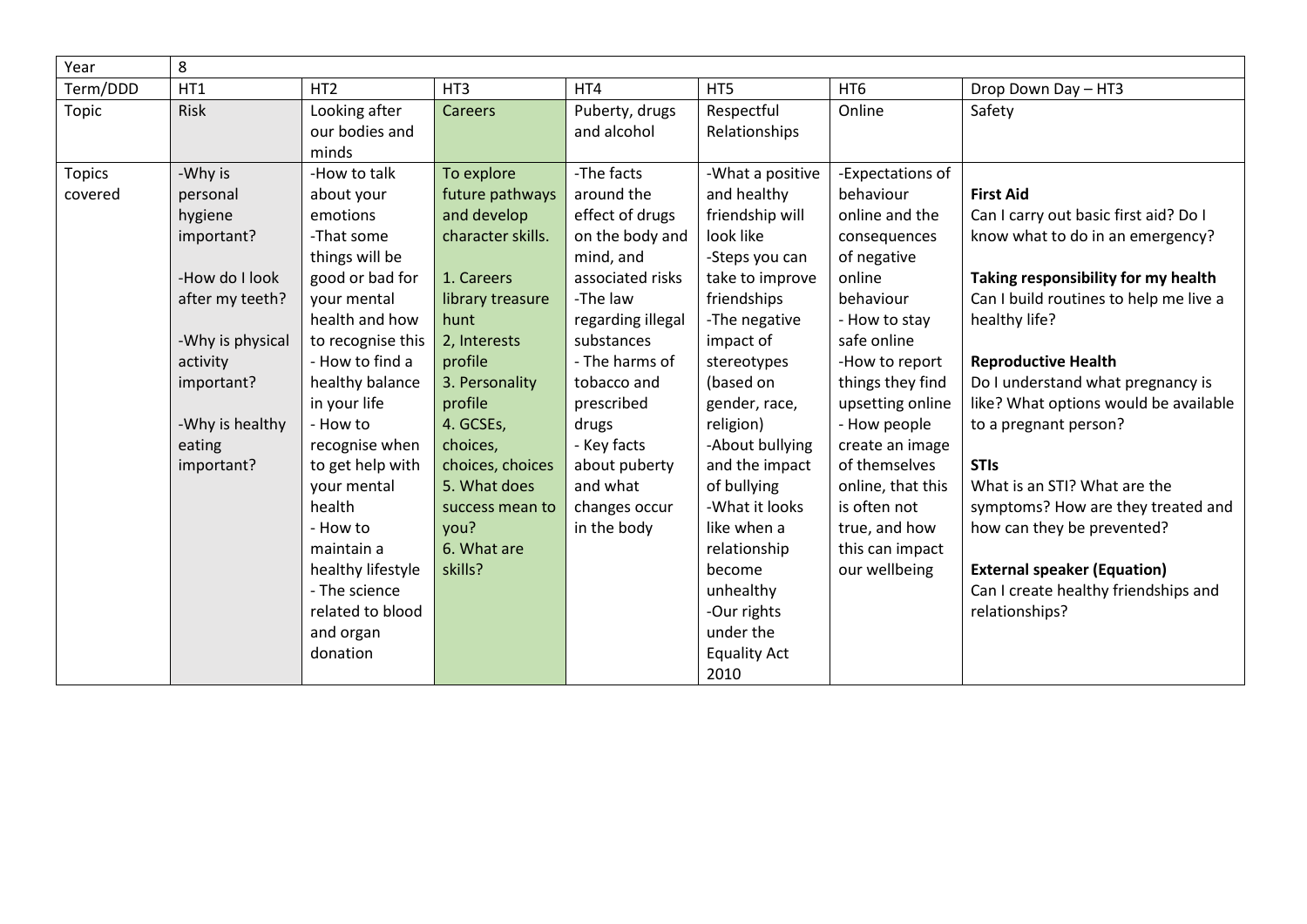| Year          | 9                |                   |                     |                      |                        |                   |                                      |
|---------------|------------------|-------------------|---------------------|----------------------|------------------------|-------------------|--------------------------------------|
| Term/DDD      | HT1              | HT <sub>2</sub>   | HT3                 | HT4                  | HT5                    | HT <sub>6</sub>   | Drop Down Day - HT4                  |
| Topic         | Relationships    | Looking after     | Respectful          | Careers              | Online and media       | Drugs and         | Happy and Healthy Relationships      |
|               | and family       | our bodies and    | relationships       |                      |                        | alcohol           |                                      |
|               |                  | minds             |                     |                      |                        |                   |                                      |
| <b>Topics</b> | -Different types | -How to talk      | -What a             | To develop an        | - How people create    | -The facts        |                                      |
| covered       | of relationship  | about your        | positive and        | aspirational         | an image of            | around the        | <b>Reproductive Health</b>           |
|               | -Relationships   | emotions          | healthy             | action plan and      | themselves online,     | effect of drugs   | Do I understand what pregnancy is    |
|               | and happiness    | -That some        | friendship will     | further explore      | that this is often not | on the body       | like? What options would be          |
|               | -Legal status of | things will be    | look like           | potential            | true, and how this     | and mind          | available to a pregnant person?      |
|               | marriage         | good or bad for   | -Steps you can      | pathways             | can impact our         | - Risks around    |                                      |
|               | -Importance of   | your mental       | take to improve     | through use of       | wellbeing              | behaviour         | <b>STIs</b>                          |
|               | marriage         | health and how    | friendships         | <b>Labour Market</b> | - The risk around      | whilst under      | What is an STI? What are the         |
|               | -Other long      | to recognise      | -The negative       | Information          | viewing/participating  | the influence of  | symptoms? How are they treated       |
|               | term             | this              | impact of           | and                  | in dangerous online    | drugs/alcohol     | and how can they be prevented?       |
|               | relationships    | - How to find a   | stereotypes         | interactions         | behaviour (such as     | -The law          |                                      |
|               | -Roles of        | healthy balance   | (based on           | with local           | sending sexually       | regarding illegal | How to be a Good friend              |
|               | parents          | in your life      | gender, race,       | employers and        | explicit images)       | substances        | Can I set boundaries in friendships? |
|               | -Trustworthy     | - How to          | religion)           | education            | - How to stay safe     | - How to help     | Can I explain when those             |
|               | relationships    | recognise when    | -About bullying     | providers            | online (including      | somebody in an    | boundaries have been crossed? Can    |
|               |                  | to get help with  | and the impact      |                      | losing money online)   | emergency         | I accept when I've made a mistake?   |
|               |                  | your mental       | of bullying         | 1. What makes        | - How information is   | - The harms of    |                                      |
|               |                  | health            | -What it looks      | a great leader?      | targeted at us         | tobacco and       | <b>Social Media</b>                  |
|               |                  | - How to          | like when a         | 2. Talking about     | online, and how to     | prescribed        | Can I understand that people         |
|               |                  | maintain a        | relationship        | your activities      | be a discerning        | drugs             | curate an image of themselves on     |
|               |                  | healthy lifestyle | become              | 3. Interest          | internet user          |                   | social media? Can I make choices     |
|               |                  | - The science     | unhealthy $-$       | profile              |                        |                   | around social media that improve     |
|               |                  | related to        | including issues    | 4. Personality       |                        |                   | my body image?                       |
|               |                  | blood and         | around sexual       | profile              |                        |                   |                                      |
|               |                  | organ             | harassment,         | 5. Your skills,      |                        |                   | <b>External speaker (Mariposa)</b>   |
|               |                  | donation, and     | violence and        | your team, your      |                        |                   | Can I understand what consent,       |
|               |                  | stem cell         | other criminal      | future               |                        |                   | harassment and sexual violence       |
|               |                  | donation          | behaviour           | 6. Post 16           |                        |                   | are? Can I understand how to keep    |
|               |                  |                   | -Our rights         | intentions           |                        |                   | myself safe? Do I know when a        |
|               |                  |                   | under the           |                      |                        |                   | relationship has become really       |
|               |                  |                   | <b>Equality Act</b> |                      |                        |                   | unhealthy?                           |
|               |                  |                   | 2010                |                      |                        |                   |                                      |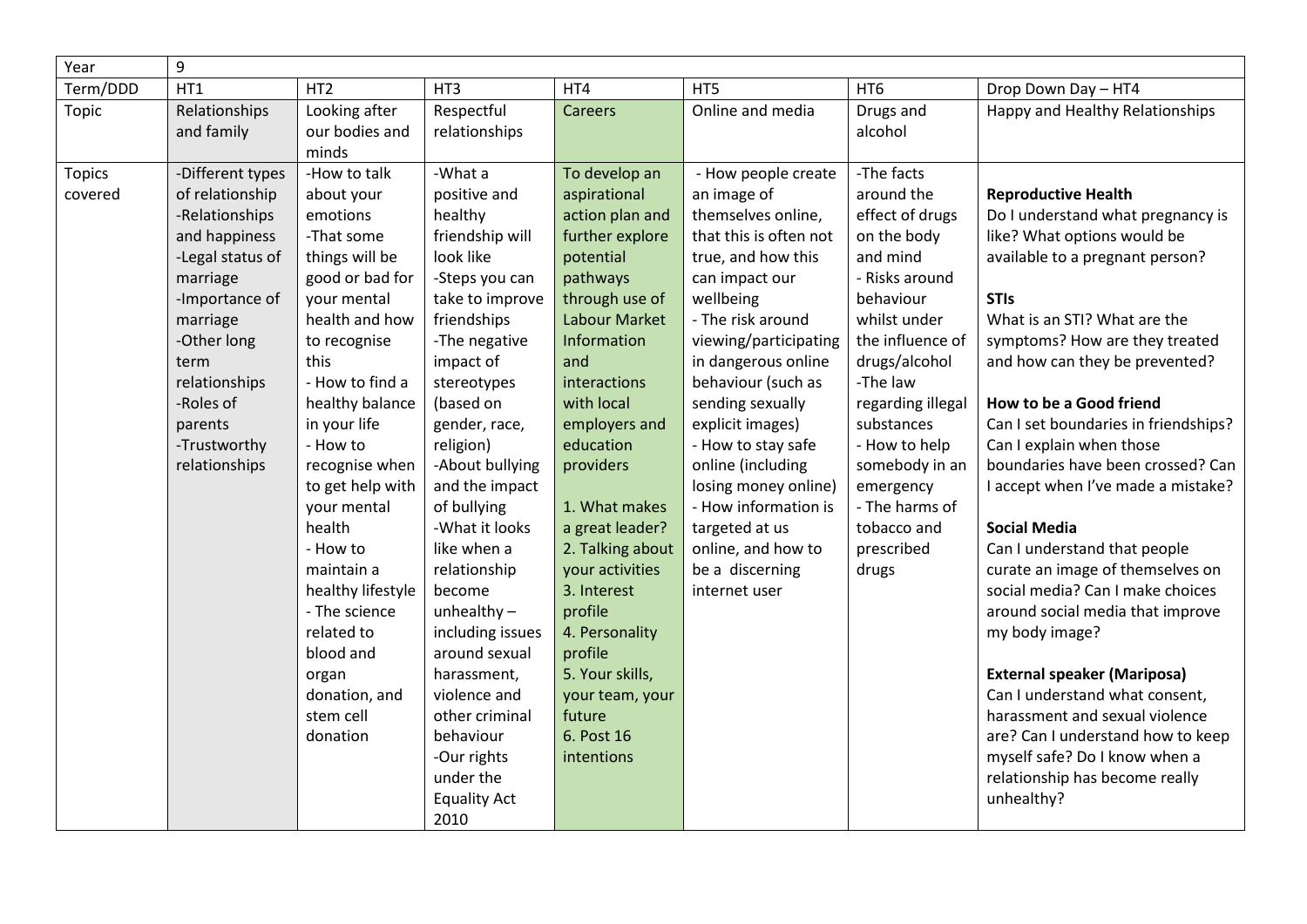| Year                     | 10                                                                                                                                                                                                        |                                                                                                                                                                                                                                                                                                                                    |                                                                                                                                                                                                                                                                                                                                                                                                                                                                                                              |                                                                                                                                                                                                                                                                                                                   |                                                                                                                                                                                                                                                                                                                                                                                                                                                   |                                                                                                                                                                                                                                                                                        |                                                                                                                                                                                                                                                                                                                                                                                                                                                                                                                                                                                                                                                                                                                                                                                                                                      |  |
|--------------------------|-----------------------------------------------------------------------------------------------------------------------------------------------------------------------------------------------------------|------------------------------------------------------------------------------------------------------------------------------------------------------------------------------------------------------------------------------------------------------------------------------------------------------------------------------------|--------------------------------------------------------------------------------------------------------------------------------------------------------------------------------------------------------------------------------------------------------------------------------------------------------------------------------------------------------------------------------------------------------------------------------------------------------------------------------------------------------------|-------------------------------------------------------------------------------------------------------------------------------------------------------------------------------------------------------------------------------------------------------------------------------------------------------------------|---------------------------------------------------------------------------------------------------------------------------------------------------------------------------------------------------------------------------------------------------------------------------------------------------------------------------------------------------------------------------------------------------------------------------------------------------|----------------------------------------------------------------------------------------------------------------------------------------------------------------------------------------------------------------------------------------------------------------------------------------|--------------------------------------------------------------------------------------------------------------------------------------------------------------------------------------------------------------------------------------------------------------------------------------------------------------------------------------------------------------------------------------------------------------------------------------------------------------------------------------------------------------------------------------------------------------------------------------------------------------------------------------------------------------------------------------------------------------------------------------------------------------------------------------------------------------------------------------|--|
| Term/DDD                 | HT1                                                                                                                                                                                                       | HT <sub>2</sub>                                                                                                                                                                                                                                                                                                                    | HT3                                                                                                                                                                                                                                                                                                                                                                                                                                                                                                          | HT4                                                                                                                                                                                                                                                                                                               | HT5                                                                                                                                                                                                                                                                                                                                                                                                                                               | HT <sub>6</sub>                                                                                                                                                                                                                                                                        | Drop Down Day - HT5                                                                                                                                                                                                                                                                                                                                                                                                                                                                                                                                                                                                                                                                                                                                                                                                                  |  |
| Topic                    | Free Speech                                                                                                                                                                                               | Looking after<br>our bodies and<br>minds                                                                                                                                                                                                                                                                                           | Respectful<br>relationships                                                                                                                                                                                                                                                                                                                                                                                                                                                                                  | Drugs and<br>alcohol                                                                                                                                                                                                                                                                                              | Online and media                                                                                                                                                                                                                                                                                                                                                                                                                                  | <b>Careers and</b><br>work<br>experience                                                                                                                                                                                                                                               | Resilience                                                                                                                                                                                                                                                                                                                                                                                                                                                                                                                                                                                                                                                                                                                                                                                                                           |  |
| <b>Topics</b><br>covered | -What are<br>people's rights<br>around free<br>speech?<br>-What are<br><b>British values?</b><br>-How do we<br>stop hate<br>speech?<br>-What is<br>democracy?<br>-Why is the rule<br>of law<br>important? | -How to talk<br>about your<br>emotions<br>-That some<br>things will be<br>good or bad for<br>your mental<br>health and how<br>to recognise<br>this<br>- How to find a<br>healthy balance<br>in your life<br>- How to<br>recognise when<br>to get help with<br>your mental<br>health<br>- How to<br>maintain a<br>healthy lifestyle | -What a<br>positive and<br>healthy<br>friendship will<br>look like<br>-Steps you can<br>take to improve<br>friendships<br>-The negative<br>impact of<br>stereotypes<br>(based on<br>gender, race,<br>religion)<br>-About bullying<br>and the impact<br>of bullying<br>-What it looks<br>like when a<br>relationship<br>become<br>unhealthy $-$<br>including issues<br>around sexual<br>harassment,<br>violence and<br>other criminal<br>behaviour<br>-Our rights<br>under the<br><b>Equality Act</b><br>2010 | -The facts<br>around the<br>effect of drugs<br>on the body<br>and mind<br>- Risks around<br>behaviour<br>whilst under<br>the influence of<br>drugs/alcohol<br>-The law<br>regarding illegal<br>substances<br>- How to help<br>somebody in an<br>emergency<br>- The harms of<br>tobacco and<br>prescribed<br>drugs | - How people create<br>an image of<br>themselves online,<br>that this is often not<br>true, and how this<br>can impact our<br>wellbeing<br>- The risk around<br>viewing/participating<br>in dangerous online<br>behaviour (such as<br>sending sexually<br>explicit images)<br>- How to stay safe<br>online (including<br>losing money online)<br>- How information is<br>targeted at us<br>online, and how to<br>be a discerning<br>internet user | Develop<br>employability<br>skills and<br>engage with<br>local employers<br>and education<br>providers.<br>1. Interest<br>profile<br>2. Personality<br>profile<br>3. Post 16<br>intentions<br>4. Maximising<br>your potential<br>5. CV's and<br>cover letters<br>6. A level<br>choices | <b>Unhealthy Relationships</b><br>Can I understand what consent,<br>harassment and sexual violence<br>are? Can I understand how to keep<br>myself safe? Do I know when a<br>relationship has become really<br>unhealthy?<br><b>Conflict</b><br>What is bullying and how do I<br>report it? How do I resolve conflict<br>in friendships?<br><b>Resilience</b><br>How do I develop an attitude of<br>resilience when it comes to facing<br>difficulties?<br><b>Healthy Relationships</b><br>Can I set boundaries in friendships?<br>Can I explain when those<br>boundaries have been crossed? Can<br>I accept when I've made a mistake?<br>Wellbeing<br>What strategies can I use to help<br>support my mental health? Can I<br>understand how challenge can help<br>me grow? Can I identify where I<br>might need additional support? |  |